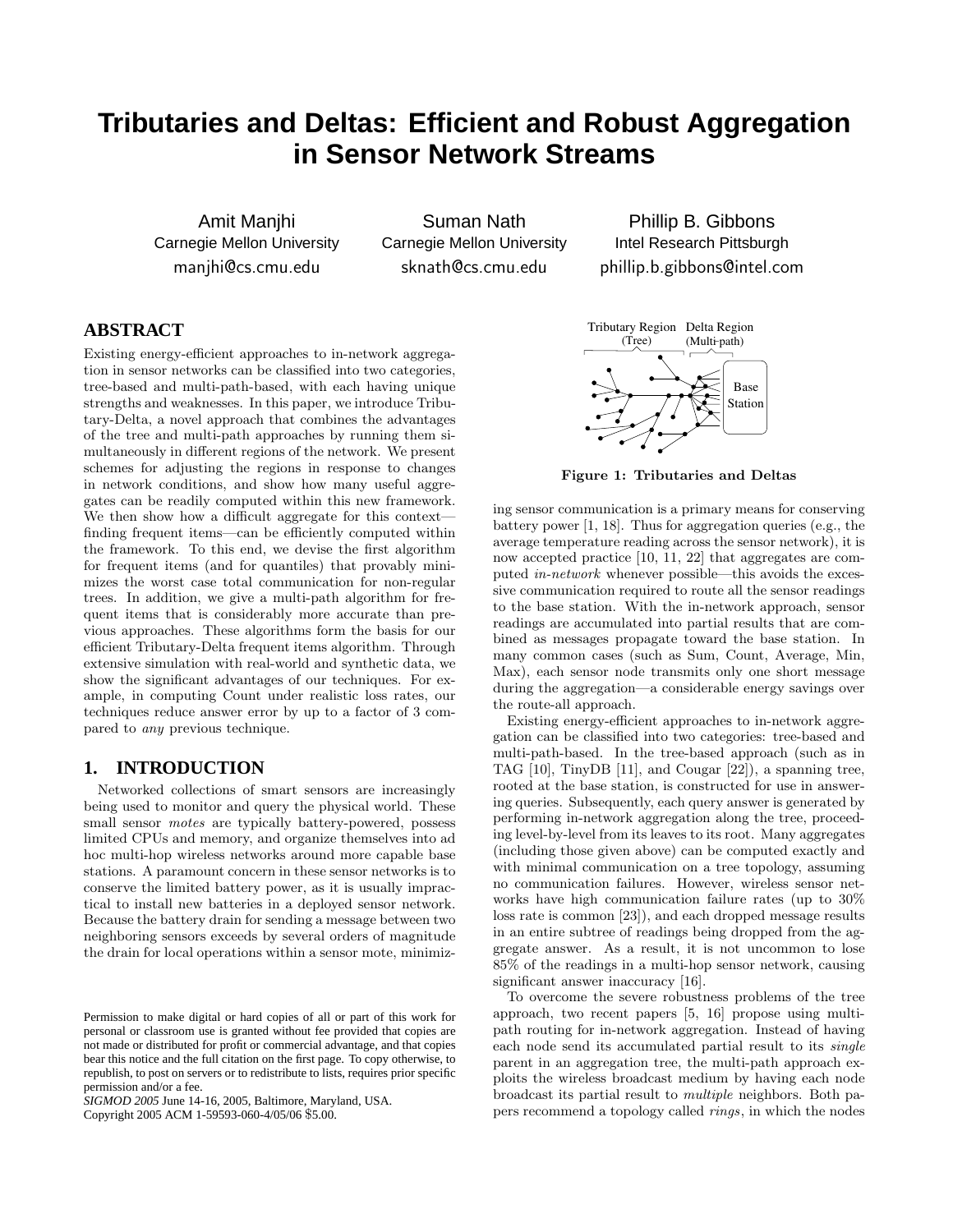|                              | <b>Energy Components</b> |         |             | <b>Error Components</b> | Latency       |             |         |
|------------------------------|--------------------------|---------|-------------|-------------------------|---------------|-------------|---------|
|                              | Number of                | Message |             | Communica-              | Approximation |             |         |
|                              | messages                 | size    |             | tion error              | error         |             |         |
| Aggregate:                   | any                      | Count   | Freq. Items | any                     | Count         | Freq. Items | any     |
| <b>Tree</b> [10, 11, 22, 24] | minimal                  | small   | medium      | very large              | none          | small       | minimal |
| Multi-path (rings) $[5, 16]$ | minimal                  | small   | large       | very small              | small         | small       | minimal |
| Tributary-Delta [this paper] | minimal                  | small   | medium      | very small              | very small    | small       | minimal |

Table 1: Comparison of previous in-network aggregation approaches and the Tributary-Delta approach. The total energy consumption is given by its two components. The total error is given by the sum of the communication error produced by message losses within the network and the approximation error coming from the aggregation algorithm (independent of message loss). Because the message size and approximation error depend on the aggregate, these metrics are shown for two representative aggregates: Count and Frequent Items.

are divided into levels according to their hop count from the base station, and the multi-path aggregation is performed level-by-level toward the base station. This approach sends the same minimal number of messages as the tree approach (i.e., one transmission per node), making it energy-efficient. It is also very robust to communication failures because each reading is accounted for in many paths to the base station, and all would have to fail for the reading to be lost. However, there are two drawbacks to the multi-path approach: (1) for many aggregates, the known energy-efficient techniques provide only an approximate answer (with accuracy guarantees), and (2) for some aggregates, the message size is longer than when using the tree approach, thereby consuming more energy.

The first two rows of Table 1 provide a qualitative comparison of the two previous in-network aggregation approaches. For multi-path, we consider the rings topology. As the table shows, the tree approach suffers from very high communication error while the multi-path approach can have larger message sizes and approximation errors.

Tributary-Delta. In this paper we present a new approach to in-network aggregation that combines the advantages of both the tree and multi-path approaches, by dynamically adapting the aggregation scheme to the current message loss rate. Under low loss rates, trees are used for their low or zero approximation error and their short message size. Under higher loss rates or when transmitting partial results accumulated from many sensor readings, multi-path is used for its robustness. We call our approach Tributary-Delta because of the visual analogy to a river flowing to a gulf: when far from the gulf, the merging of river tributaries forms a tree-like shape, whereas near the gulf, the river branches out into a multi-path delta in order to reach the gulf despite the increased obstacles (see Figure 1).

We show that our Tributary-Delta approach significantly outperforms both previous approaches. An example result is shown in Figure 2 (full details in Section 7). As expected, the tree approach is more accurate than the multi-path approach at very low loss rates, because of its lower approximation error (0% versus 12%). However, at loss rates above 0.05%, tree is much worse than multi-path because of its high communication error. On the other hand, Tributary-Delta provides not just the best of both (e.g., from running either tree or multi-path in the entire network), but in fact provides a significant error reduction over the best, across a wide range of loss rates—thus demonstrating the synergies of using both in tandem. The last row of Table 1 summarizes the benefits of Tributary-Delta.



Figure 2: RMS error of a Count query under varying message loss rates. The experimental setup and the full graph are provided in Section 7.

To enable simultaneous use of the tree and multi-path aggregation approaches, we must resolve several challenges. For example, how do the sensor nodes decide whether to use the tree or the multi-path aggregation approach? How do nodes using different approaches communicate with each other? How do nodes convert partial results when transitioning between approaches? We identify and address these and other challenges in this paper, through a careful system design and algorithmic study. We also discuss how a large number of aggregates can be computed within the Tributary-Delta framework.

Our most significant algorithmic result is a new Tributary-Delta algorithm for finding frequent items. For this result, we devise a new tree-based algorithm, a new multi-pathbased algorithm, and a new (combined) Tributary-Delta algorithm. Previous tree-based frequent items algorithms worked only for balanced, regular<sup>1</sup> trees [13] and/or used too much communication [8, 13]. We present the first frequent items algorithm that provably minimizes the worst case total communication for non-regular trees that have certain properties common to typical sensor network deployments. In addition, our new *multi-path* algorithm uses low total communication while providing high accuracy; the only previous approaches [16] are far less accurate.

Contributions. In summary, the main contributions of this paper are:

• We introduce the Tributary-Delta approach to in-network aggregation in sensor networks, for adapting the aggregation scheme to current message loss rates. We

 $1A$  *regular* tree is one where each internal node has the same number of children.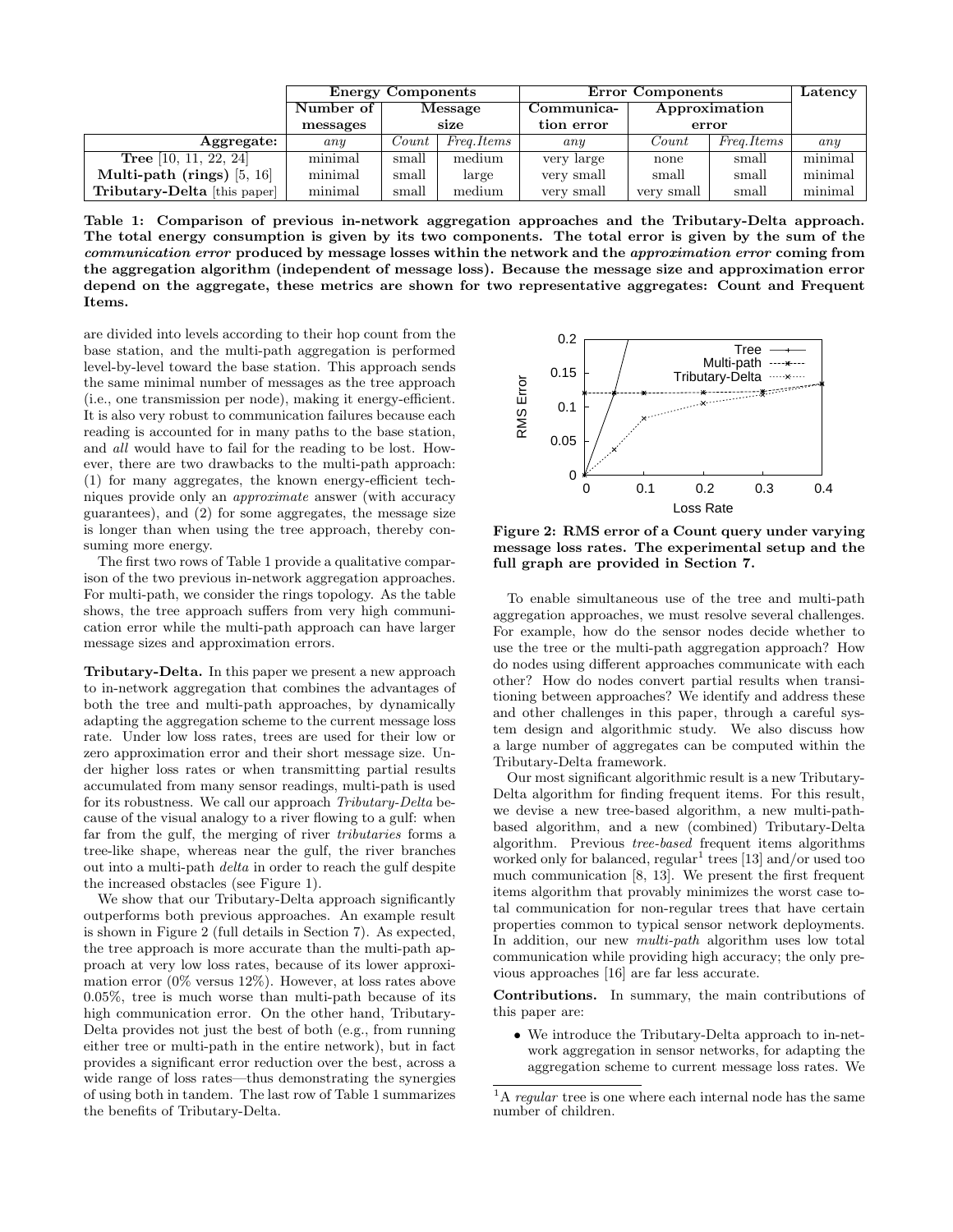show that many aggregates can be readily computed in this framework.

- We present schemes for adjusting the balance between tributaries and deltas in response to changes in network conditions.
- We present a novel Tributary-Delta algorithm for finding frequent items—a difficult aggregate for this context. To this end, we devise the first algorithm for frequent items (and for quantiles) that provably minimizes worst case total communication for non-regular trees. The algorithm's guarantees hold for a class of trees that arise naturally in sensor networks; we also present a new tree construction algorithm well-suited to generating trees in this class. In addition, we give a multi-path algorithm for frequent items that is considerably more accurate than previous approaches.
- We provide an extensive evaluation of Tributary-Delta aggregation on a realistic sensor network simulator, using real-world and synthetic data sets, confirming the significant advantages of our techniques. For example, in computing Count under typical loss rates  $(0-40\%)$ , Tributary-Delta reduces errors by up to a factor of 3 compared to the best existing approach for that rate.

Although the general framework encompasses optimizing many possible metrics based on the criteria in Table 1, in this paper we focus on the following setting. Users provide target thresholds on both the communication error (e.g., at least 90% of the nodes should be accounted for in the answer) and the approximation error (e.g., the answer should be within 10% of the actual answer of the query applied to the "accounted for" nodes). Our goal is to achieve these thresholds while incurring minimal latency, using a minimal number of messages, and minimizing the message size.

Roadmap. Section 2 describes background information and related work. Section 3 overviews our Tributary-Delta approach. Section 4 presents our adaptation design. Section 5 discusses Tributary-Delta algorithms for many aggregates. Section 6 presents our frequent items algorithm. Section 7 presents our experimental results. Finally, Section 8 presents conclusions.

## **2. PRELIMINARIES AND RELATED WORK**

There has been a flurry of recent papers on energy-efficient, in-network computation of aggregate queries in sensor networks [5, 6, 8, 10, 11, 16, 19, 22]. As discussed in Section 1, this previous work can be classified according to the aggregation topology used: tree-based or multi-path-based. In this section, we describe these two approaches in more detail and survey the related work. We begin by describing the general set-up used in this paper.

Aggregation Set-up. We have  $m$  sensor nodes each generating a stream of sensor readings. The sensor nodes are connected (either directly or via other sensor nodes) to a base station. Aggregate queries, which may be one-time or continuous, are sent from the base station to all the nodes. Queries may aggregate over a single value at each sensor (e.g., the most recent reading) or over a window of values from each sensor's stream of readings. Each sensor node evaluates the query locally (including any predicates), and produces a local result. There is an aggregation topology (e.g., tree or rings) that is used to route these local results to

the base station, combining them along the way into concise partial results. For continuous queries, the process of computing, routing and combining local results repeats itself at regular intervals, possibly in a pipelined fashion within the network [10].

We consider the realistic setting where the communication between sensors may be lossy, and network conditions change over time. In evaluating the quality of an answer, we consider both the communication error, which results from message losses in the network, and the approximation error, which results from lossy data reduction performed to reduce message lengths [16].

Tree-Based. In the tree-based approach [6, 8, 10, 11, 19, 22], a spanning tree rooted at the base station is constructed for use in answering queries. Each node computes its level (i.e., minimum number of hops from the root) in the tree during this construction by adding one to the level of its parent. In-network aggregation proceeds level-by-level toward the root, starting with the nodes at the highest level. To coordinate the sending and receiving of messages, nodes are loosely time synchronized and are allotted specific time intervals (according to their level) when they should be awake to send and receive messages. In this way, level  $i$  nodes are listening when level  $i + 1$  nodes are sending. The period of time allotted for exchanging messages between two levels is called an epoch [10]. Epochs must be sufficiently long such that each sensor in a level can transmit its message once without interference from other sensors' transmissions. The latency of a query result is dominated by the product of the epoch duration and the number of levels.

To adapt the tree to changing network conditions, each node monitors the link quality to and from its neighbors [24]. This is done less frequently than aggregation, in order to conserve energy. If the relative link qualities warrant it, a node will switch to a new parent with better link quality, in order to make the tree more robust [24]. However, because each lost message drops an entire subtree, even trees with high link quality produce very inaccurate answers once the tree is beyond a certain size. This inaccuracy has been previously studied [16] and can also be seen in Figure 2.

A key advantage of using a tree topology is that aggregating within the network is often straightforward, using minimal resources and incurring no approximation error. For example, for a Sum query, each node transmits the sum of the readings in its subtree, by listening for its children's subtree sums, adding them to its own readings, and sending the result to its parent. In the absence of communication error, the resulting sum would be exact.

Multi-Path-Based. The multi-path-based approach [5, 16] allows for arbitrary aggregation topologies, beyond a tree. Note that multi-path aggregation in general does not require a longer epoch length [16]. In this paper, we focus on the rings topology, because it provides a good energyrobustness trade-off [5, 16]. To construct a rings topology, first the base station transmits and any node hearing this transmission is in ring 1. At each subsequent step, nodes in ring  $i$  transmit and any node hearing one of these transmissions—but not already in a ring—is in ring  $i + 1$ . The ring number defines the level of a node in the rings topology. Aggregation proceeds level-by-level, with level  $i + 1$  nodes transmitting while level i nodes are listening. In contrast to trees, the rings topology exploits the wireless broadcast medium by having all level i nodes that hear a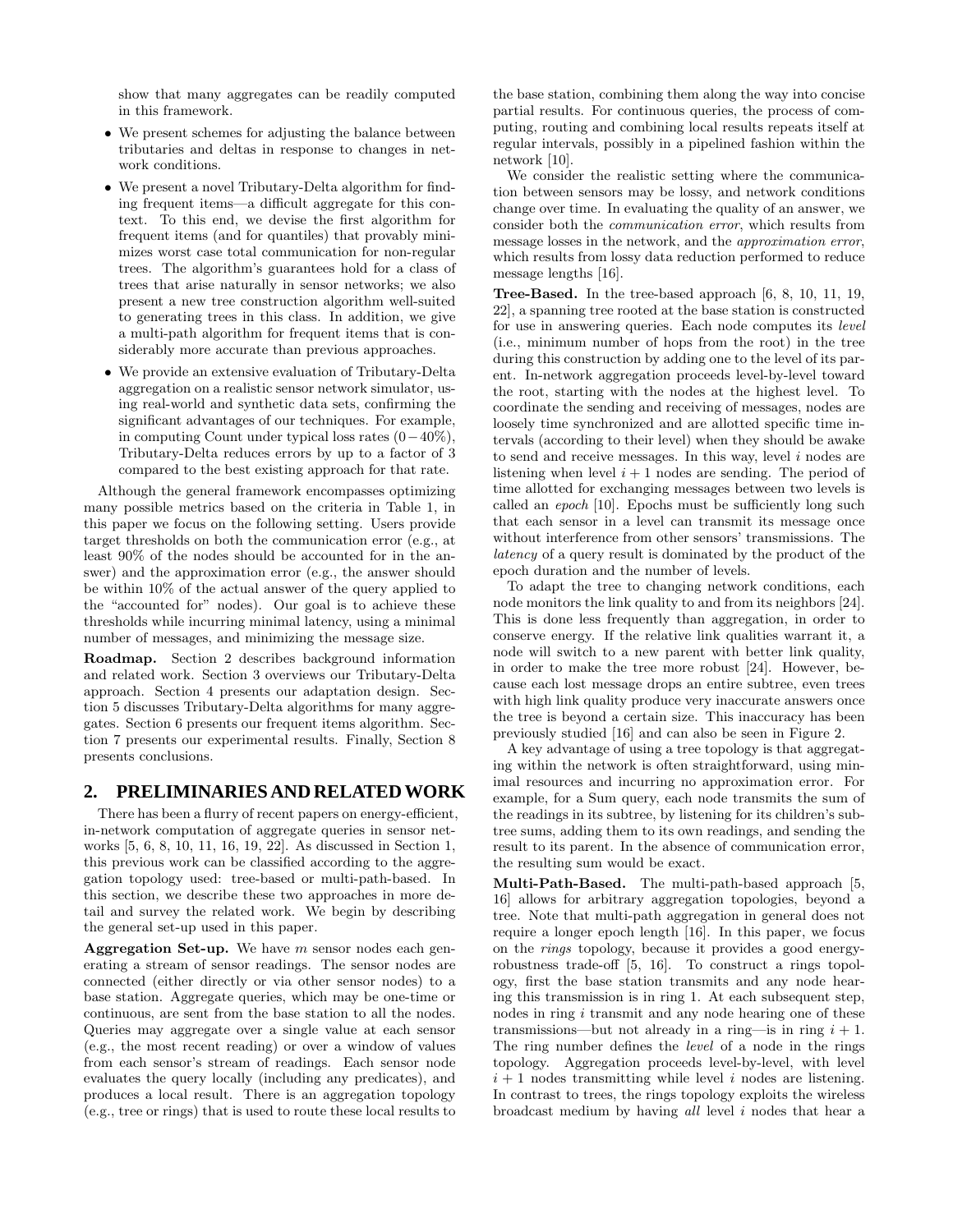level  $i + 1$  partial result incorporate that result into their own. This significantly increases robustness because each reading is accounted for in many paths to the base station, and all would have to fail for the reading to be unaccounted for in the query result. As with trees, nodes can monitor link quality and change levels as warranted.

A key advantage of using a rings topology is that the communication error is typically very low, in stark contrast with trees. This can be seen in Figure 2, where the accuracy of multi-path decreases very slowly with increasing loss rates (the approximation error is around 12% in this experiment, independent of the loss rate). Moreover, the rings approach is as energy-efficient as the tree approach (within 1% [16]).

However, because each partial result is accounted for in multiple other partial results, special techniques are required to avoid double-counting. Previous work has shown how to avoid double-counting in computing Count, Sum, and many other aggregates [5, 16]. For this paper, we adopt our terminology of [16], where the multi-path approach is called synopsis diffusion.<sup>2</sup> There are three functions used to compute an aggregate: (1) A synopsis generation (SG) function that takes a stream of local sensor readings at a node and produces a partial result, called a synopsis; this function is applied by each node on its local readings.  $(2)$  A *synopsis fu*sion (SF) function that takes two synopses and generates a new synopsis that summarizes both; this function is applied when combining partial results in-network. (3) A *synopsis* evaluation (SE) function that translates a synopsis into a query answer; this function is applied at the base station.

Other Related Work. Many papers have presented techniques for computing aggregates over data streams, including distributed data streams (see [2, 15] for surveys). Several recent papers [4, 21] have proposed duplicate-insensitive multi-path in-network aggregation techniques for peer-topeer networks or mobile environments. None of their techniques are suitable for the sensor network setting in which reducing energy consumption is of paramount importance.

In summary, none of the previous work has proposed and studied combining the complementary strengths of the two approaches in order to obtain the best of both (and more).

## **3. TRIBUTARY-DELTA APPROACH**

In our Tributary-Delta aggregation scheme, we leverage the synergies between the existing energy-efficient schemes, by combining the efficiency and accuracy of (small) trees under low loss rates with the robustness of multi-path schemes. Specifically, part of the network runs a multi-path scheme while at the same time the rest of the network runs tree schemes. In the extreme, all nodes might either run a multipath or a tree scheme. We dynamically adjust the use of trees and multi-path, based on current message loss rates. In this section we provide an overview of our Tributary-Delta scheme.

We begin by defining a directed graph  $G$  representing the aggregation topology during a Tributary-Delta aggregation. The sensors and the base station form the set of vertices of G, and there is a directed edge for each successful trans-



Figure 3: Combining Tree and Multi-path algorithms for computing Count in the Tributary-Delta framework. Bit vector (bv) is the multi-path synopsis for the Count aggregate [5, 7].

mission. Each vertex is labeled either  $M$  (for multi-path) or  $\mathcal T$  (for tree) depending on whether it runs a multi-path aggregation algorithm or a tree aggregation algorithm. An edge is assigned the same label as that of its source vertex. Note that both the set of edges and the labels of individual vertices and edges may change over time. Figure 1 depicts an example graph G, where the edges are directed to the right in the figure. Figure 3 depicts a portion of another example graph, where T1–T5 are  $\mathcal T$  vertices and M1–M4 are M vertices.

Note that in general, tree schemes will not properly account for any duplicates arising in multi-path partial results: the tree assumes there are no duplicates in its inputs. To avoid this potential problem, we impose the following correctness condition:

PROPERTY 1. Edge Correctness: An M edge can never be incident on a  $T$  vertex, i.e., an  $M$  edge is always between two M vertices.

That is, a multi-path partial result can only be received by a node running the multi-path scheme (and hence equipped to avoid double-counting). This property can also be expressed as the following equivalent property:

PROPERTY 2. Path Correctness: In any directed path in  $G$ , a  $T$  edge can never appear after an  $M$  edge.

Each property is a sufficient condition for correctness. The full paper [12] provides necessary and sufficient correctness conditions, which, while permitting additional topologies, add additional complications that make these topologies ill-suited to sensor networks.

An implication of path correctness is that the  $\mathcal M$  vertices will form a subgraph (a multi-path "delta") that includes the base station, which is fed by trees of  $\mathcal T$  vertices ("tributaries"), as depicted in Figure 1. Let the delta region of G be the set of  $M$  vertices. Coincidentally, any graph  $G$  satisfying path correctness is also desirable for high accuracy—partial results near the base station account for larger numbers of sensor readings than partial results near the leaves of  $G$ , and hence the additional robustness provided by the delta region significantly improves answer accuracy.

Our Tributary-Delta scheme requires multi-path algorithms that can operate on (approximate or exact) partial results from both tree and multi-path schemes. For example, M3 in Figure 3 receives inputs from both a  $\mathcal T$  vertex and two  $\mathcal M$ vertices. We address this algorithmic challenge in Section 5.

Dynamic Adaptation. Our goal is to dynamically adapt where in the sensor network we use trees versus where we use multi-path, based on current message loss rates in various regions of the network. However, an implication of edge

<sup>2</sup>For readers familiar with the synopsis diffusion framework, note that we will deviate slightly from [16] for some of the aggregates discussed in the paper (Frequent Items, Quantiles), by relaxing the requirement that the same synopsis be generated regardless of the aggregation topology.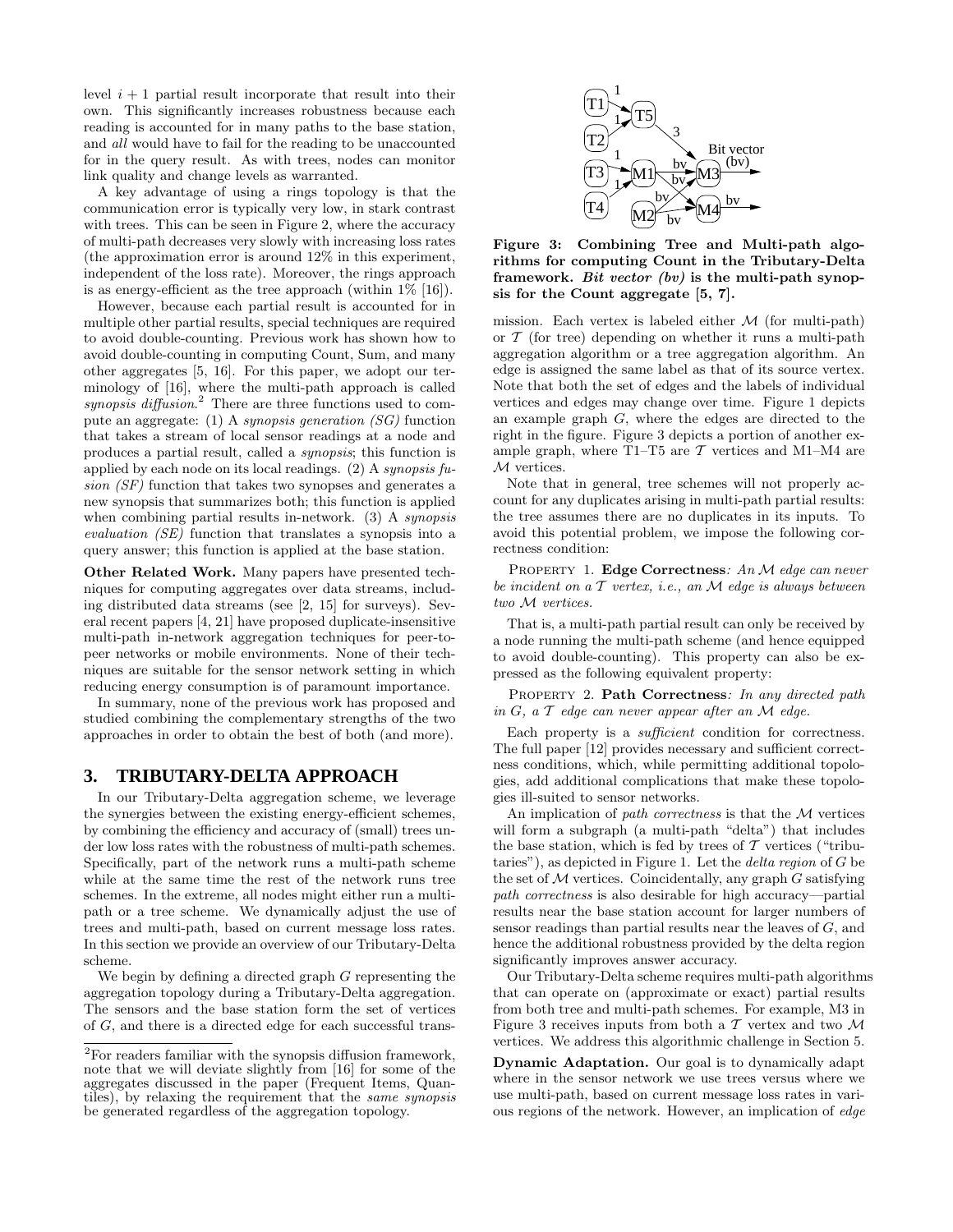correctness is that individual vertices cannot switch between the two modes independently. We say an  $M$  vertex is switchable (to a  $\mathcal T$  vertex) if all its incoming edges are  $\mathcal T$  edges or it has no incoming edges. Similarly, a  $\mathcal T$  vertex is *switchable* if its parent is an  $M$  vertex or it has no parent. In Figure 3, vertices T3, T4, T5, M1, and M2 are switchable. Based on these two definitions, we make the following observation.

OBSERVATION 1. All children of a switchable  $M$  vertex are switchable T vertices.

Note that a delta region uniquely defines the set of switchable  $M$  and  $T$  vertices in  $G$ . The next lemma implies that by considering only the *switchable*  $T$  and  $M$  vertices, it is always possible to expand (or shrink) the delta region if it makes sense to do so. Let  $G'$  be the connected component of G that includes the base station. Then expanding (shrinking) the delta region only makes sense if there is a  $\mathcal T$  vertex  $(an \mathcal{M})$  vertex, respectively) in  $G'$ . A simple induction proof yields the following result:

LEMMA 1. If the set of  $\mathcal T$  vertices in  $G'$  is not empty, at least one of them is switchable. If the set of M vertices in  $G'$  is not empty, at least one of them is switchable.

In the next section, we study strategies for adapting the tributary and delta regions to changing network conditions.

## **4. ADAPTING TO NETWORK CONDITIONS**

In this section we study in detail how our Tributary-Delta scheme dynamically adapts to changing network conditions.

## **4.1 Adaptation Design**

We first discuss a number of practical issues that arise in designing our adaptation strategies.

Adaptation Decision. Recall from Section 3 that the only possible ways to adapt to changing network conditions are (1) to shrink the delta region by switching switchable  ${\mathcal M}$  vertices (multi-path nodes) to  $T$  vertices (tree nodes) or  $(2)$  to expand the delta region by switching switchable  $\mathcal T$  vertices (tree nodes) to  $M$  vertices (multi-path nodes). However, because of the different types of errors introduced by the tree and multi-path schemes (recall Table 1), it is unclear how switching one or more nodes impacts the answer accuracy. Therefore, we require users to specify a threshold on the minimum percentage of nodes that should contribute to the aggregate answer. It then becomes natural for the base station to be involved in the decision process: depending on the % of nodes contributing to the current result, the base station decides whether to shrink or expand the delta region for future results. Because there is only minimal communication error in multi-path schemes (recall Figure 2), increasing the delta region always increases the % contributing. Similarly, decreasing the delta region always decreases the % contributing. The system seeks to match the target % contributing, in order to take advantage of the smaller approximation error in tree aggregation. Because this design does not rely on the specifics of any one query, the resulting delta region is effective for a variety of concurrently running queries. Designs specialized to particular queries are part of our future work.

Synchronization. A key concern in switching individual nodes from tree aggregation to multi-path aggregation (and vice-versa) is how to ensure that nodes that should be communicating after the switch are indeed sending and receiving during the same epoch. When a node switches from  $\mathcal M$  to  $\mathcal T$ , it needs to change its sending epoch to match its new parent's listening epoch and change its new children's sending epoch to match its listening epoch, etc. Conversely, when a node switches from  $T$  to  $M$ , it needs to change its sending epoch to match the listening epoch of its neighboring nodes in the next level and change its children's sending epoch to match its listening epoch, etc. This re-synchronization overhead could arise, for example, if TAG [10], a popular tree aggregation approach, were to be used together with rings for multi-path, and it would be a large deterrent to switching between tree and multi-path schemes. To ensure that no such re-synchronization is necessary, we make a simplifying design choice: a node in level  $i$  when switching from  ${\mathcal M}$  to T must choose its tree parent from one of its neighbors in level  $i - 1$ . Similarly, when the node switches from T to M, it transmits to all its neighbors in level  $i - 1$ , including its parent. In other words, all tree links should be a subset of the links in the ring. This ensures that the switched node can retain its current epoch, since the new parent in level  $i - 1$  is already synchronized to receive data from the node in level  $i$ . Trees constructed with this restriction may have inferior link quality; however, this is mitigated with Tributary-Delta because (1) we use multi-path to overcome poor link quality and (2) our tree construction algorithm (see Section 6.1.3), which guarantees that tree links are a subset of rings links, produces bushy trees that are effective in reducing total communication errors.

## **4.2 Adaptation Strategies**

In this section, we present two alternative strategies to shrink and expand the delta region. In both strategies, we augment the messages being sent between nodes with an (approximate) Count of the number of nodes contributing to the partial result being sent. Assuming that the base station knows the number of sensors in the network, it can compute the % contributing to the current result.

Strategy TD-Coarse. In the first strategy, TD-Coarse, if the % contributing is below the user-specified threshold, the base station expands the delta region by broadcasting a message asking *all* the current switchable  $\mathcal T$  nodes to switch to  $M$  nodes. This effectively widens the delta region by one level. Similarly, if the % contributing is well above the threshold, it shrinks the delta region by one level by switching all current switchable  $M$  nodes to  $T$  nodes. The coarse-grained control of TD-Coarse is well-suited to quickly adapting the size of the delta region to network-wide fluctuations. However, it can not adapt well to different conditions in different parts of the network; for this, we introduce the following more fine-grained strategy.

Strategy TD. In the second strategy, TD, we use the existence of the parent-child relationship among switchable M nodes and switchable  $\mathcal T$  nodes (Observation 1), as follows. Each switchable  $M$  node includes in its outgoing messages an additional field that contains the number of nodes in its subtree that did *not* contribute.<sup>3</sup> As the multi-path aggregation is done, the maximum,  $max$ , and the minimum,  $min$ ,

 ${}^{3}\mathrm{Note}$  that there is no double-counting here because it follows from the *path correctness* property that the node is the root of a unique subtree.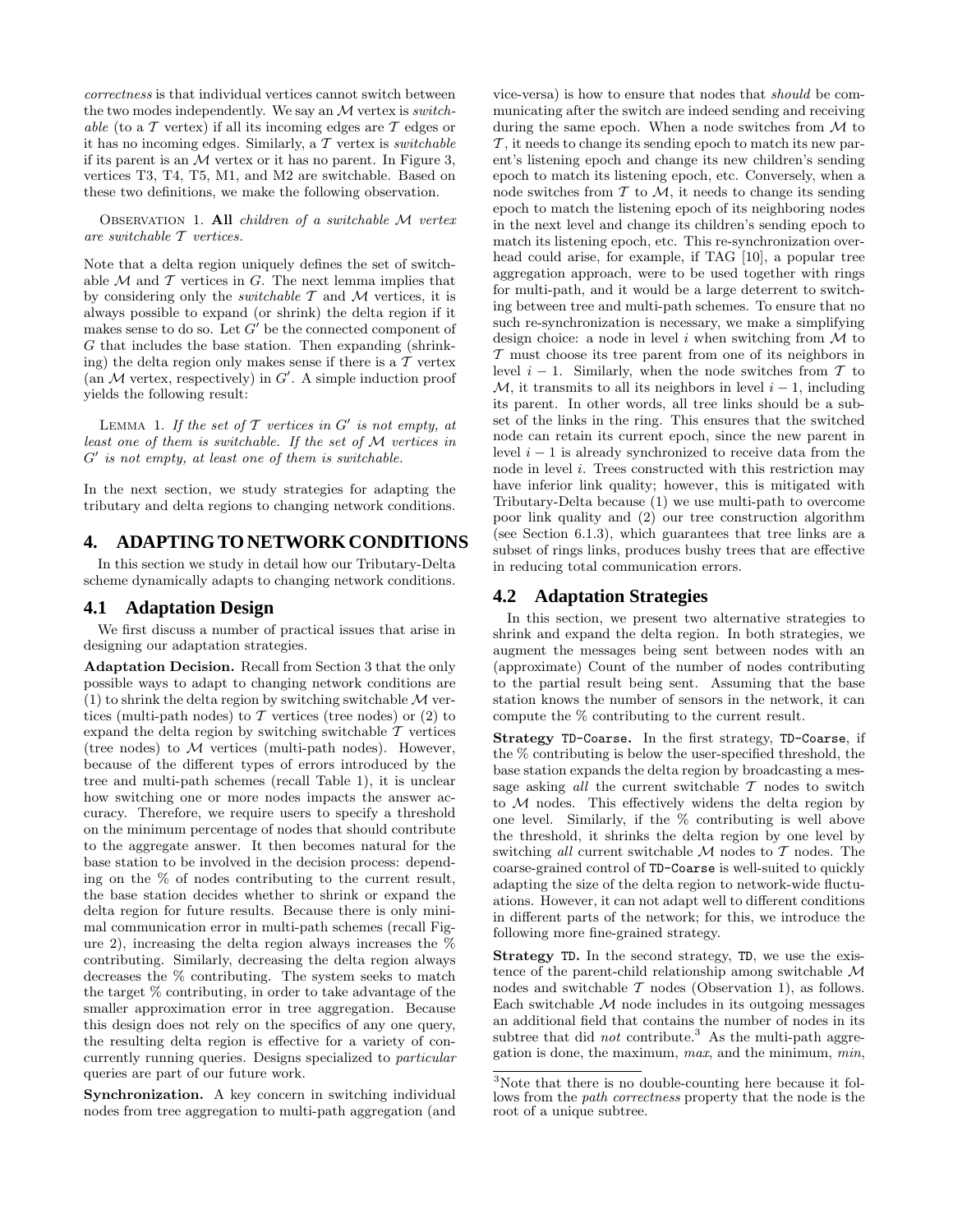of such numbers are maintained. If the % contributing is below the user-specified threshold, the base station expands the delta region by switching from  $T$  to  $M$  all children of switchable  $M$  nodes belonging to a subtree that has  $max$ nodes not contributing. In this way, subtrees with the greatest robustness problems are targeted for increased use of multi-path. Shrinking is done by switching each switchable  $M$  node whose subtree has only *min* nodes not contributing. The fine-grained control of TD facilitates adapting to non-uniform network conditions, at a cost of higher convergence time and additional message overhead because the base station needs to send one message every time it switches a small number of nodes. Note that there are many possible heuristics to improve the adaptivity of TD, such as using  $max/2$  instead of max or maintaining the top-k values instead of just the top-1 value (max). Exploration of optimal heuristics is part of our future work.

Note that the delta region in the above constructions may repeatedly shrink and expand, leading to unnecessary adaptation overhead. We use the following simple heuristic to dampen this possible oscillation: if the base station experiences a repeated sequence of expansion and shrinking, it gradually reduces the frequency of adjustments.

## **5. COMPUTING SIMPLE AGGREGATES**

To compute an aggregate in our Tributary-Delta framework, we need a corresponding tree algorithm, a multi-path algorithm, and a conversion function that takes a partial result generated by the tree algorithm and outputs a synopsis that can be used by the multi-path algorithm. For example, in Figure 3, the node M3 receives two multi-path partial results (denoted as bv) and one tree partial result (3). The conversion function needs to transform the tree result to a synopsis so that M3 can use its synopsis fusion function to combine it.

The synopsis generated by the conversion function must be valid over the inputs contributing to the tree result. For example, the conversion function for the Count aggregate should take the output of the tree scheme–a subtree count  $c$ and generate a synopsis that the multi-path scheme equates with the value c. Intuitively, this enables a node running a multi-path algorithm to become oblivious to whether an input synopsis is from a multi-path node or the result of a conversion function applied to a tree result.

Many aggregates (e.g., Count, Sum, Min, Max, Average, Uniform sample, etc.) with known efficient multi-path [16] and tree algorithms have simple conversion functions [12], and hence can be efficiently computed in our Tributary-Delta framework. Moreover, the Uniform sample algorithm can be used to compute various other aggregates (e.g., Quantiles, Statistical moments) using the framework.

However, there are no previous, efficient multi-path algorithms for identifying frequent items in sensor networks. This is an important aggregate particularly in the context of biological and chemical sensors, where individual readings can be highly unreliable and it is necessary to get a consensus measure [19]. In the next section, we present our new multi-path algorithm, and extend it to our Tributary-Delta framework.

## **6. IDENTIFYING FREQUENT ITEMS**

In this section we present the first energy-efficient Tribut-

ary-Delta algorithm for finding frequent items, describing first the tree scheme (Section 6.1), then the multi-path scheme (Section 6.2), and finally the conversion function (Section 6.3).

Following [14, 13], we consider the following formulation of the frequent items problem. Each of the m sensor nodes generates a collection of items. For example, an item can be a value of a sensor reading at a particular point in time. The same "item" may appear multiple times at one or more sensor nodes. Let  $c(u)$  be the frequency of occurrence of item u over all  $m$  nodes. Given a user-supplied error tolerance  $\epsilon$ , the goal is to obtain for each item u, an  $\epsilon$ -deficient count  $\tilde{c}(u)$  at the base station, where each  $\tilde{c}(u)$  satisfies

$$
\max\{0, c(u) - \epsilon \cdot N\} \le \tilde{c}(u) \le c(u)
$$

and  $N$  denotes the sum of item occurrences across all items, i.e.,  $N = \sum_{u} c(u)$ . By computing  $\epsilon$ -deficient counts, communication is not wasted aggregating counts for rare items (i.e., items with  $c(u) \leq \epsilon N$ ). Moreover, for small  $\epsilon$  values, little error is introduced by using  $\epsilon$ -deficient counting for frequent items (i.e., items with  $c(u) \gg \epsilon N$ ). Given a user specified support threshold  $s (s \gg \epsilon)$ , similar to [14, 13], we report as frequent all items with  $\epsilon$ -deficient counts greater than  $(s-\epsilon)N$ , thus ensuring that there are no false negatives, and all false positives have frequency at least  $(s - \epsilon)N$ .

#### **6.1 Tree Algorithm**

In this subsection, we present our tree-based frequent items algorithm, MIN TOTAL-LOAD, the first algorithm for identifying frequent items that uses only  $O(\frac{m}{\epsilon})$  words<sup>4</sup> of total communication, which is optimal. The algorithm's guarantees hold for a class of trees that arise naturally in sensor networks. Previous tree-based frequent items algorithms [8, 13, 19] provided only a weak bound of  $O(\frac{m}{\epsilon}\log m)$  on total communication, even for the simplified case of balanced, regular trees.

#### *6.1.1 Solution Approach and Challenges*

A useful data structure encapsulating the partial result sent by a node  $X$  to its parent is a *summary*, defined as follows. A summary  $S = \langle N, \epsilon, \{(u, \tilde{c}(u))\}\rangle$  includes a (possibly empty) set of items u and their estimates  $\tilde{c}(u)$ . Each estimate  $\tilde{c}(u)$  satisfies max  $\{0, c(u) - \epsilon \cdot N\} \leq \tilde{c}(u) \leq c(u)$ , where  $N = \sum_{u} c(u)$  such that  $c(u)$  is the frequency of item u in the (multi-set) union of the multi-sets belonging to nodes in the subtree rooted at  $X$ . The salient property of a summary is that items with frequency at most  $\epsilon N$  need not be stored, resulting in a smaller-sized summary and therefore, less communication.

Our approach (similar to [8, 13]) is to distribute the  $\epsilon$ error tolerance among intermediate nodes in the tree. We make the error tolerance a function of the height of a node, which is defined recursively as follows: the height of a leaf node is 1; the height of any other node is one more than the maximum height of its children. Let  $\epsilon(i)$  denote the error tolerance of a node with height i.

Algorithm 1 presents the steps to generate a summary for a node X of height k, for a generic setting of the  $\epsilon(i)$ 's. Proceeding level-by-level up the tree, each node uses Algorithm 1 to generate an  $\epsilon(k)$ -summary, until at last the base station outputs an  $\epsilon(h)$ -deficient count for each item, where h is the height of the base station. For correctness, we need

<sup>4</sup>We adopt the standard convention that a word holds one item or one counter.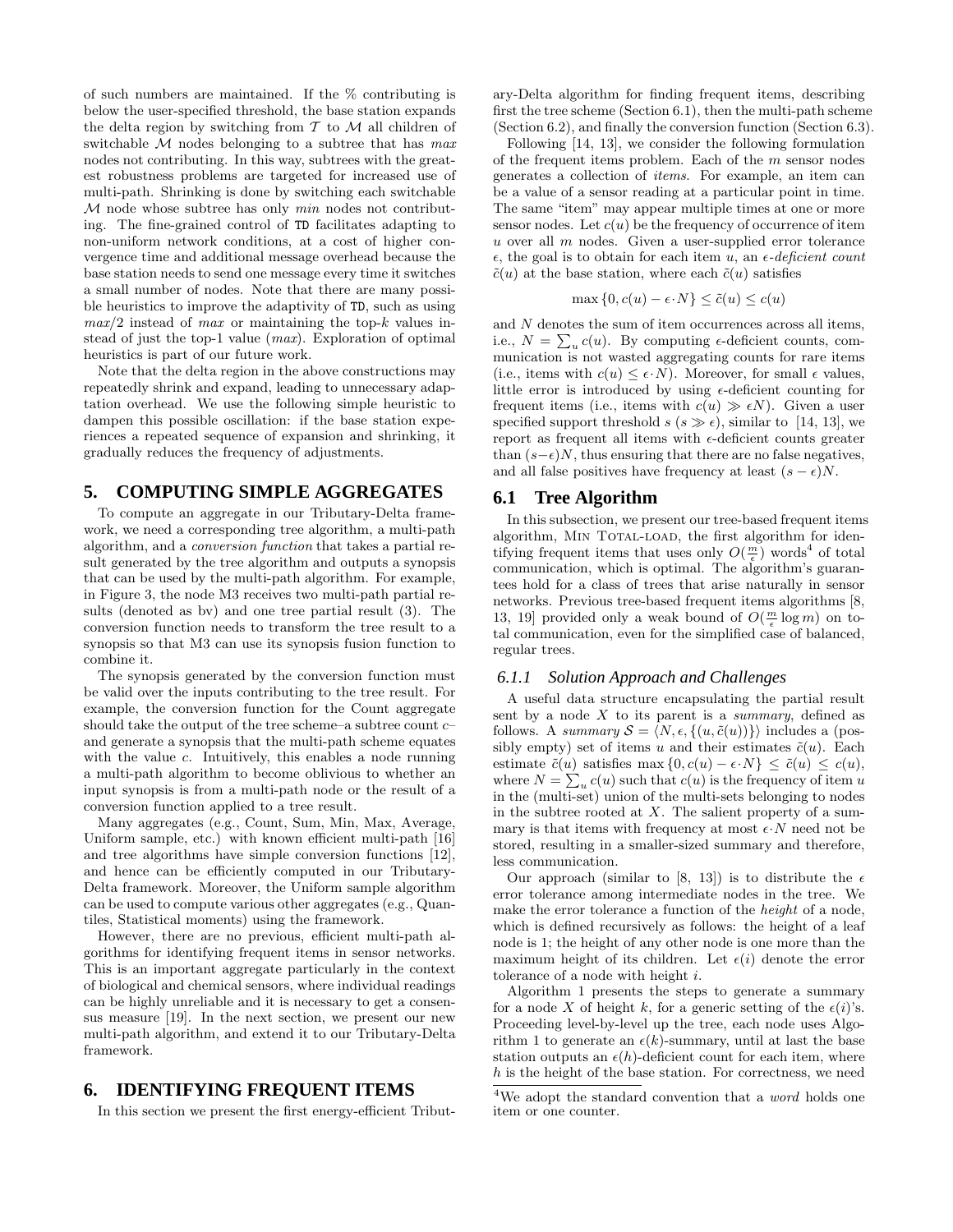#### Algorithm 1: Generate a  $\epsilon(k)$ -summary (executed by all nodes, where  $k$  is the height of the node)

Input: summaries  $S_j = \langle n_j, \epsilon_j, \{(u, \tilde{c}_j(u))\}\rangle$  from each child j among the node's children  $C$ , and its own summary  $S' =$  $\langle n', 0, \{(u, \tilde{c}'(u))\}\rangle$ 

Output: single  $\epsilon(k)$ -summary  $S = \langle n, \epsilon(k), \{(u, \tilde{c}(u))\}\rangle$ 

 $\overline{a}$ 

1. Set 
$$
n := \sum_{j \in \mathcal{C}} n_j + n
$$

2. For each 
$$
u \in \bigcup_{j \in C} S_j \cup S'
$$
, set  $\tilde{c}(u) := \sum_{j \in C} \tilde{c}_j(u) + \tilde{c}'(u)$ 

3. For each  $u \in S$ , set  $\tilde{c}(u) := \tilde{c}(u) - (\epsilon(k) \cdot n - \sum_{j \in C} \epsilon_j \cdot n_j)$ and if  $\tilde{c}(u) \leq 0$  remove  $(u, \tilde{c}(u))$  from S

 $\epsilon(1) \leq \epsilon(2) \leq \ldots \leq \epsilon(h)$ . As long as  $\epsilon(h) \leq \epsilon$ , the userspecified guarantee is met. The sequence  $\epsilon(1), \ldots, \epsilon(h)$  is called the precision gradient [13], because the precision of the data gradually decreases as it traverses the aggregation tree.

Thus far the approach has been similar to [13]. The key new challenge we address is how to set a precision gradient that minimizes the worst case total communication and is not restricted to balanced, regular trees. Note that when minimizing the maximum load on a link, as considered in previous approaches [8, 13], it suffices to bound the load on each link. This is a *local* property: for a node of height  $k$ , Step 3 of Algorithm 1 implies that estimates for at most  $\frac{1}{\epsilon(k)-\epsilon(k-1)}$  items will be present in the summary it sends on its outgoing link [13]. Total communication, however, is a global property, and requires minimizing a sum. Indeed, it is not obvious how to set the precision gradient to achieve optimal total communication, even for regular trees.

#### *6.1.2 Solution: The* Min Total-load *Algorithm*

We provide intuition for our solution by first considering a balanced, regular tree of degree d. In such trees, the number of nodes at height k is a  $\frac{1}{d^k}$ -th fraction of the number at height 1. Moreover, as discussed above, the maximum number of counters sent by a node at height k is  $\frac{1}{\epsilon(k)-\epsilon(k-1)}$ . Thus the total communication from height k nodes is proportional to the product of  $\frac{1}{\epsilon(k)-\epsilon(k-1)}$  and  $\frac{1}{d^k}$ . To minimize total communication, it is then necessary to have large differences  $\epsilon(k) - \epsilon(k-1)$  when k is small, so that the total number of counters sent by the numerous height  $k$  nodes is kept small. On the other hand, large differences for smaller  $k$ 's leave only small differences for larger  $k$ 's, because the sum of all the differences is at most  $\epsilon$ . Thus for larger k's, the  $\frac{1}{\epsilon(k)-\epsilon(k-1)}$  term is much larger than for smaller k's. Hence, care must be taken to ensure that the total number of counters sent is kept small even for larger  $k$ 's, by keeping the term from getting too large. Our solution MIN TOTAL- $\texttt{\textsc{loop}}$  balances the allocation by setting  $\epsilon(1)$  to be a constant fraction of the final  $\epsilon$ , and then making  $\frac{1}{\epsilon(k)-\epsilon(k-1)}$  vary as  $c<sub>k</sub>$  for some  $c < d$  so that the total number of counters (the product of  $\frac{1}{\epsilon(k)-\epsilon(k-1)}$  and  $\frac{1}{d^k}$ ) that could possibly be sent by all nodes at height  $k$  still decreases with increasing  $k$ . To extend our solution to non-regular trees, we exploit the observation that the maximum possible total communication of a tree (with our solution) can only decrease if nodes in an (initially balanced, regular) tree are replaced by nodes of lesser height.

d-dominating tree. MIN TOTAL-LOAD is based on the notion of a d-dominating tree, which we define as follows.

|      | Example Tree $T_e$ |  |          |          | Regular Tree $T_2$ |    |  |                 |  |
|------|--------------------|--|----------|----------|--------------------|----|--|-----------------|--|
|      |                    |  |          |          |                    |    |  |                 |  |
| h(i) |                    |  |          |          |                    |    |  |                 |  |
|      |                    |  | 53<br>54 | 54<br>54 |                    | 12 |  | <u>15</u><br>15 |  |

Table 2: Example of a 2-dominating tree.

For any tree, let  $H(i)$  denote the fraction of nodes having height at most *i*. Mathematically,  $H(i) = \frac{1}{m} \sum_{j=1}^{i} h(j)$ , where  $h(j)$  denotes the number of nodes at height j and m denotes the total number of nodes. For any  $d \geq 1$ , we say that a tree is *d*-dominating if for any  $i \geq 1$ ,  $H(i) \geq \frac{d-1}{d}(1 +$  $\frac{1}{d} + \ldots + \frac{1}{d^{i-1}}$ . Note that for any tree,  $h(i)$  is monotonically non-decreasing as i increases, so every tree is 1-dominating. From the definition of a d-dominating tree, it follows that a tree that is  $(d + \delta)$ -dominating is also d-dominating for any  $\delta \geq 0$ . Also, given any tree and a precision  $\delta_1 > 0$ , we can always find some  $d$  such that the tree is  $d$ -dominating, but not  $(d + \delta_1)$ -dominating. We refer to such a d as the domination factor for the tree.

A relatively straightforward induction proof yields the following result:

Lemma 2. A tree in which each internal node of height i has at least d children of height  $i - 1$  is d-dominating.

**Example.** Consider a tree  $T_e$  with height 4 and  $h(i)$  values as shown in Table 2. The table also shows the  $h(i)$  and the  $H(i)$  value of a completely balanced, regular tree  $T_2$ of height 4 and degree 2. As the table shows, for all  $i$ ,  $H(i)$  of  $T_e$  is at least  $H(i)$  of  $T_2$ . From Lemma 2, we know that  $T_2$  is 2-dominating. Therefore, the example tree is 2dominating. Assuming the granularity of  $d$  is 0.05, it can be shown that  $T_e$  has a domination factor of 2 (i.e.,  $T_e$  is not 2.05 dominating).

We are now ready to present the precision gradient settings for our MIN TOTAL-LOAD algorithm:

LEMMA 3. For any  $d$ -dominating tree of  $m$  nodes, where  $d > 1$ , a precision gradient setting of  $\epsilon(i) = \epsilon \cdot (1 - t)(1 +$  $t + \ldots + t^{i-1}$  with  $t = \frac{1}{\sqrt{d}}$  limits total communication to  $\left(1+\frac{2}{\sqrt{d}-1}\right)\frac{m}{\epsilon}.$ 

PROOF. In Step 3 of Algorithm 1, the frequency estimate of each item u is decremented by at least  $n \cdot (\epsilon(i) - \epsilon(i -$ 1)). Since  $\sum_{u \in \mathcal{S}} \tilde{c}(u) \leq n$ , frequency estimates for at most  $\frac{1}{\epsilon(i)-\epsilon(i-1)}$  items are sent by a node at height *i* to its parent.

Furthermore, because the maximum number of possible estimates a node at height  $i$  can send on its outgoing link increases with its height  $(\propto d^{i/2})$ , the total communication for a d-dominating tree is bounded by a (hypothetical) tree in which exactly  $\frac{d-1}{d} \frac{1}{d^{i-1}}$  fraction of the nodes occur at height i. Therefore, the total communication is bounded by:

$$
\sum_{i=1}^{\infty} \frac{m(d-1)}{d(d^{i-1})} \frac{1}{(\epsilon(i) - \epsilon(i-1))} = \frac{m(d-1)}{\epsilon \sqrt{d}(\sqrt{d}-1)} \sum_{i=1}^{\infty} \frac{1}{d^{(i-1)/2}}
$$

$$
\leq \frac{m}{\epsilon} \frac{d-1}{(\sqrt{d}-1)^2} = \frac{m}{\epsilon} \frac{\sqrt{d}+1}{\sqrt{d}-1} = \frac{m}{\epsilon} \left(1 + \frac{2}{\sqrt{d}-1}\right) \Box
$$

#### *6.1.3 Trees with Large Domination Factors*

As Lemma 3 shows, our MIN TOTAL-LOAD algorithm works especially well for trees that are  $d$ -dominating for high  $d$  values. The chief concern for guaranteeing low communication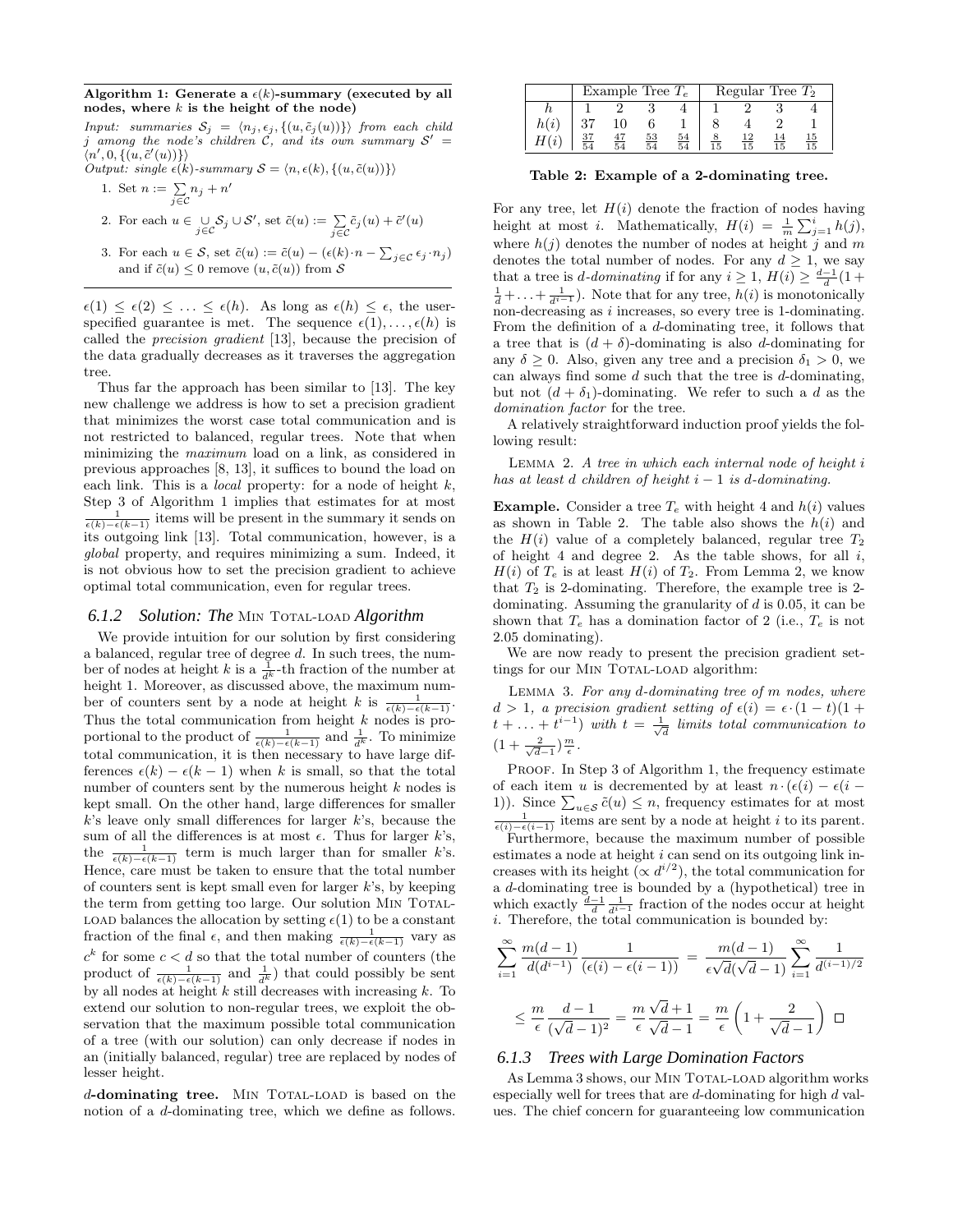is to ensure that the domination factor  $d$  is sufficiently far from 1, say at least 2. In Section 7, we show that a realworld sensor deployment has a domination factor of 2.25, suggesting that while it may be infeasible to construct a regular tree in a sensor network, it may be easy to generate d-dominating trees for  $d > 2$ . Moreover, we show next an explicit tree construction algorithm that seeks to increase the domination factor.

We modify the standard tree construction algorithm (described in Section 2) with two optimizations. First, when a node in level  $i$  chooses its parent, and even when it switches parents, it selects a node only from level  $i - 1$ ; the standard algorithm [10] allows choosing a parent from the same level. Second, we use the following opportunistic parent switching technique, inspired by Lemma 2. Each node of height  $j+1$ that has two or more children of height  $j$ , pins down any two of its height  $j$  children, so that they cannot switch parents, and then flags itself. Next, the non-pinned nodes in each level i switch parents randomly to any other reachable non-flagged node in level  $i - 1$ . As soon as a non-flagged node has at least two flagged children of the same height, it pins both of them and then flags itself. This local search technique quickly makes the tree 2-dominating if there is an opportunity to do so.

#### *6.1.4 Extensions*

In the full paper [12], we provide the details on the following two extensions to our tree algorithm.

Combining Objective Functions. Limiting total communication places an upper bound on the energy usage of all the sensors. However, in some cases, limiting the maximum load on a link is also very important [8, 13, 19]. A precision gradient setting that simultaneously achieves both optimal (within constant factors) maximum and optimal (within constant factors) total communication, can be obtained, by combining solutions that are optimal for each of the two individual metrics. We call this variant of our algorithm HYBRID, because its objective function includes both maximum and total communication.

Computing Quantiles. The quantiles algorithm by Greenwald and Khanna [8] can be extended to use our precision gradients and hence to achieve useful bounds. For example, our techniques above for bounding total communication to  $O(\frac{m}{\epsilon})$  words and for simultaneously bounding multiple communication metrics can be easily extended to the problem of finding quantiles. As such, they are the first quantiles algorithms that achieve these bounds.

#### **6.2 Multi-path Algorithm**

We are aware of two previous multi-path algorithms for computing frequent items. We find that both algorithms, one that performs multi-path counting of the items in the network and keeps track of the items with high count values [16], and the other that uses sampling [16], suffer from relatively high false positive and false negative rates under a real sensor dataset [12]. We address this problem with a new multi-path algorithm for finding frequent items with high accuracy.

Ideally, we would like to base our algorithm on Algorithm 1, adapting it to be duplicate-insensitive so that it works correctly in the multi-path setting. Steps 1 and 2 of Algorithm 1 are readily adapted: simply replace the addition operator in those steps with a known duplicate-insensitive

#### Algorithm 2: Synopsis fusion function

Inputs: synopses  $S_1 = \langle \tilde{n}_1, \{(u, \tilde{c}_1(u))\}\rangle$  and  $S_2 = \langle \tilde{n}_2, \{(u, \tilde{c}_2(u))\}\rangle$  $\tilde{c}_2(u)\}\rangle, \text{ of class } i$ Output: synopsis  $S = \langle \tilde{n}, \{(u, \tilde{c}(u))\}\rangle$ , of either class i or  $i + 1$ 

- 
- 1. Set  $\tilde{n} := \tilde{n}_1 \oplus \tilde{n}_2$  ( $\oplus$  is duplicate-insensitive sum)
- 2. For each item  $u \in (\mathcal{S}_1 \cup \mathcal{S}_2)$ , add  $(u, \tilde{c}_1(u) \oplus \tilde{c}_2(u))$  to S
- 3. If  $\tilde{n} > 2^{i+1}$ , then increment the class of S from i to  $i+1$ and for each item  $u \in (\mathcal{S}_1 \cup \mathcal{S}_2)$ :
	- if  $\frac{\epsilon \cdot \tilde{n}}{\log N} \geq \eta \cdot \tilde{c}(u)$ , drop  $(u, \tilde{c}(u))$  from S (We restrict  $\eta > 1$ )

addition operator (which we will denote  $\oplus$ ). Step 3 is more problematic, however, because it uses a subtraction operator and no duplicate-insensitive subtraction algorithms exist that combine high accuracy with small synopses.

Overcoming the Duplicate-Insensitive Subtraction Problem. Most duplicate-insensitive addition algorithms (for positive numbers) guarantee that the error in their estimates is at most a constant factor of the actual value. Specifically, for a user-specified relative error  $\epsilon_c$ ,  $0 < \epsilon_c < 1$ , and confidence parameter  $\delta_c$ ,  $0 < \delta_c < 1$ , the estimate is within a relative error  $\epsilon_c$  of the actual sum with probability at least  $1 - \delta_c$ . Because each added item increases the actual sum, the allowed absolute error increases. If subtraction were allowed, the actual value would decrease and it is not known how to achieve a corresponding reduction in error while preserving a small synopsis.

Our solution is to avoid using subtraction altogether. First, we note that the primary purpose of the subtraction in Step 3 is to enable items with small estimated counts to be dropped from the summary. Instead of subtracting at each node and dropping the item if its estimate is negative, we eliminate the subtraction and drop the item if its estimate is below a rising threshold.

Second, we observe that we do not need highly accurate duplicate-insensitive addition in our thresholding approach. If we give ourselves some slack on the threshold, then we can tolerate less accurate addition and will not drop items we should not have dropped. We may fail to drop some items that should be dropped, but this does not change the asymptotic communication bounds. The importance of making use of less accurate addition arises from the fact that known duplicate-insensitive addition algorithms [3, 4, 5, 16] require synopses whose size is proportional to  $\frac{1}{\epsilon_c^2}$ . When  $\epsilon_c = \frac{1}{2}$ , this equals 4; when  $\epsilon_c = \frac{1}{100}$ , this equals 10,000.

Finally, our algorithm adapts from [8] the concept of *classes*. A synopsis is in class  $i$  if  $i$  is the logarithm of the number of items it represents. The idea is to have the error tolerance  $\epsilon$  of a synopsis vary linearly with its class number and only combine synopses having the same class. Assuming there are no duplicates, doing so ensures that there is always an opportunity for further pruning once any two synopses are combined. Therefore, a synopsis never becomes too large. Even with duplicates, as our analysis later shows, the size of a synopsis does not grow beyond a constant factor of the case when there are no duplicates. Also, because the count for the total number of items represented by a synopsis is approximate (because  $\oplus$  is used), this approximate count determines the class of a synopsis. As long as the relative error  $\epsilon_c$  for  $\oplus$  is less than 1, there are at most  $\log N + 1$ classes of synopses varying from  $i = 0, \ldots, \log N$ .

We now describe the components of our multi-path algorithm, using the terminology presented in Section 2.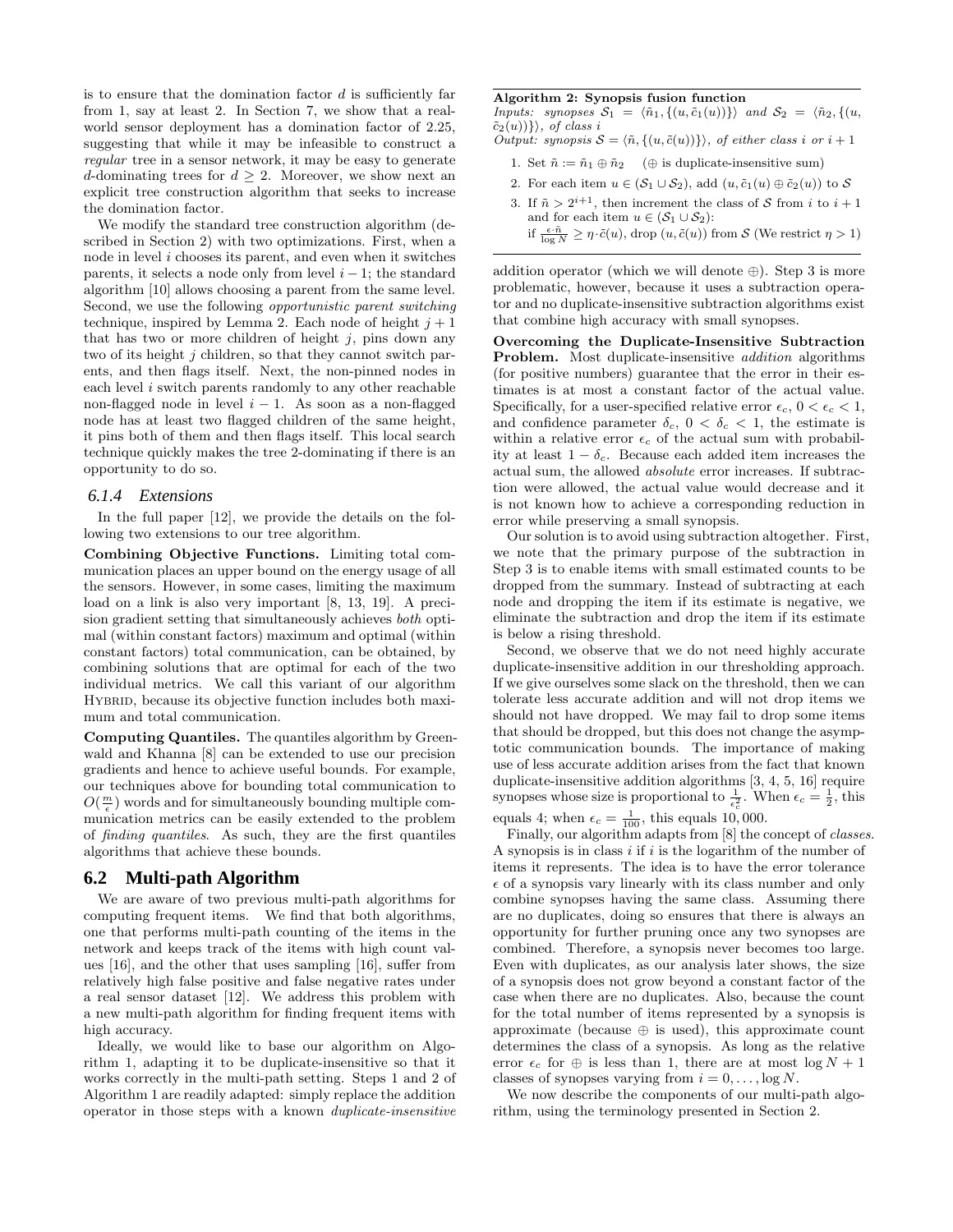Synopsis Generation. Each sensor node processes its collection of items by counting item frequencies and discarding (pruning) all items u whose frequency is at most  $\frac{in' \epsilon}{\log N}$ , where  $n'$  is the total number of items in its collection and  $i = \lfloor \log n' \rfloor$ . Then the node generates a class i synopsis by using a duplicate-insensitive addition algorithm to compute a frequency estimate of each remaining item. If the node is a leaf node, it forwards the synopsis to its parent.

Synopsis Fusion. Each intermediate node, in general, receives from each of its children at most a single synopsis of each class. After receiving all synopses from its children, beginning with the smallest class for which the node has a synopsis, the node starts combining two synopses of the same class using Algorithm 2, until it is left with at most one synopsis of each class. It then transmits the resulting collection of synopses to its parent. The parameter  $\eta$  controls the accepted slack in the thresholding procedure, as a function of the error parameter  $\epsilon_c$ .

Synopsis Evaluation. Finally, at the base station, the frequency estimates corresponding to an item are simply added (again using  $oplus$ ) across all the different log N classes.

Accuracy and Communication Bounds. The accuracy and communication bounds of our algorithm are summarized in the following theorem. The bounds are in terms of the number of sensors  $m$ , the total number of items  $N$ , the user-specified error tolerance  $\epsilon$  and confidence parameter  $\delta$ , and the relative error parameter  $\epsilon_c$  of  $\oplus$ , where  $\epsilon$ ,  $\delta$ , and  $\epsilon_c$  are each between 0 and 1. In addition, the bound assumes that the duplicate-insensitive sum operator  $\oplus$  is also accuracy-preserving, as defined next.

DEFINITION 1. Suppose  $X_{(\epsilon_c,\delta_c)}$  denotes an  $(\epsilon_c,\delta_c)$ -estimate of a scalar X, with a relative error of  $\epsilon_c$ , and a confidence parameter of  $\delta_c$ . Then, the operator  $\oplus$  is called an accuracy preserving duplicate-insensitive sum operator if  $X_{(\epsilon_c,\delta_c)} \oplus$  $Y_{(\epsilon_c,\delta_c)} = Z_{(\epsilon_c,\delta_c)}$ , where  $Z = X + Y$ .

An example of an accuracy preserving duplicate-insensitive sum operator can be found in [3].

THEOREM 1. When  $\oplus$  is an accuracy preserving duplicateinsensitive sum operator, then with probability at least  $1-\delta$ , for all items u, the algorithm produces estimated frequencies  $\tilde{c}(u)$  such that  $(1 - \epsilon_c)(c(u) - \epsilon N) \leq \tilde{c}(u) \leq (1 + \epsilon_c)c(u).$ Moreover, the maximum load on a link is  $O(\frac{\log^2 N}{\epsilon} \cdot \frac{1}{\epsilon_c^2})$ .  $log(\frac{m \log N}{\epsilon \delta}))$  memory words.

The proof is left to the full paper [12].

## **6.3 Tributary-Delta Algorithm**

Recall from the discussion in Section 5 that to combine tree and multi-path algorithms, we need a conversion function that takes a partial result generated by the tree algorithm and outputs a synopsis that can be used by the multi-path algorithm. For frequent items, when using our tree and multi-path algorithms provided in Section 6.1 and Section 6.2 respectively, this conversion function can simply be the synopsis generation (SG) function of our multi-path algorithm, applied to the estimated frequencies of the tree algorithm. Specifically, we take the summary  $\langle n, \epsilon(k), \{ (u, \epsilon(k)) \} \rangle$  $\tilde{c}(u)$ } from Algorithm 1 and view  $\tilde{c}(u)$  as the actual frequency to which we apply the thresholding test of SG (Section 6.2), letting the  $n'$  in SG be the n from the summary,

in order to create the synopsis. In this way, the final error in estimating the frequency of an item is at most the sum of the errors in the tree and the multi-path algorithm. So, given a user-specified error  $\epsilon$ , we can obtain (approximate)  $\epsilon$ -deficient counts in the Tributary-Delta framework, by running our tree-algorithm with error tolerance  $\epsilon_a$  (where  $\epsilon(k) \leq \epsilon_a$ ) and our multi-path algorithm with error tolerance  $\epsilon_b$ , such that  $\epsilon_a + \epsilon_b = \epsilon$ .

## **7. EXPERIMENTAL RESULTS**

In this section we evaluate our two proposed Tributary-Delta approaches, TD-Coarse and TD, in varying network conditions, using existing tree and multi-path approaches as baselines. We begin in Section 7.1 by describing the real-world data and the simulation environment we used. Then, in Section 7.2, we show the different ways in which TD-Coarse and TD adapt to changes in network conditions. Using a simple aggregate (Sum), we report the error reductions due to our proposed approaches over the baseline approaches in Section 7.3. Finally, in Section 7.4, we provide measurements of communication load for our frequent items algorithm MIN TOTAL-LOAD and evaluate TD-Coarse and TD for this more complex aggregate.

#### **7.1 Methodology**

We implement TAG [10], SD [16] and our proposed Tributary-Delta approaches, TD-Coarse and TD, within the TAG simulator [10]. TAG is a tree-based aggregation approach used by TinyDB [10], whereas SD (for Synopsis Diffusion) is a multi-path aggregation approach over Rings [16]. In each simulation run, we use Sum as the aggregate collecting an aggregate value every epoch for 100 epochs, unless noted otherwise. We begin data collection only after the underlying aggregation topologies become stable. In all the experiments, we use a variant of [7] (as in [5]) for achieving duplicate-insensitive addition. We allow the Tributary-Delta approaches to adapt their topologies every 10 epochs. Recall from Section 4 that the adaptivity decisions in our proposed approaches are guided by a threshold on the percentage of nodes contributing to the aggregate. We use 90% as the threshold. We use 48-byte messages, as used by the TinyDB system. This allows us to fit 40 32-bit Sum synopses (with the help of run-length encoding [17]) within a single message, and produce an approximate Sum based on the average of these 40 estimates.

Scenarios. We use LABDATA, a scenario reconstructing a real deployment, and Synthetic, a synthetic scenario with several failure models, for our experiments. Using actual sensor locations and knowledge of communication loss rates among sensors, LABDATA simulates a deployment of 54 sensors recording light conditions in the Intel Research Berkeley laboratory [9]. The dataset contains around 2.3 million sensor readings. The SYNTHETIC scenario is a deployment of 600 sensors placed randomly in a 20  $ft \times 20$  ft grid, with a base station at location (10, 10). We study two failure models for SYNTHETIC:  $GLOBAL(p)$ , in which all nodes have a message loss rate of p, and REGIONAL $(p_1, p_2)$ , in which all nodes within the rectangular region  $\{(0,0), (10,10)\}\$  of the  $20 \times 20$  deployment area experience a message loss rate of  $p_1$  while other nodes have a message loss rate of  $p_2$ .

## **7.2 Adaptivity of** TD-Coarse **and** TD

To study the adaptivity of TD-Coarse and TD, we apply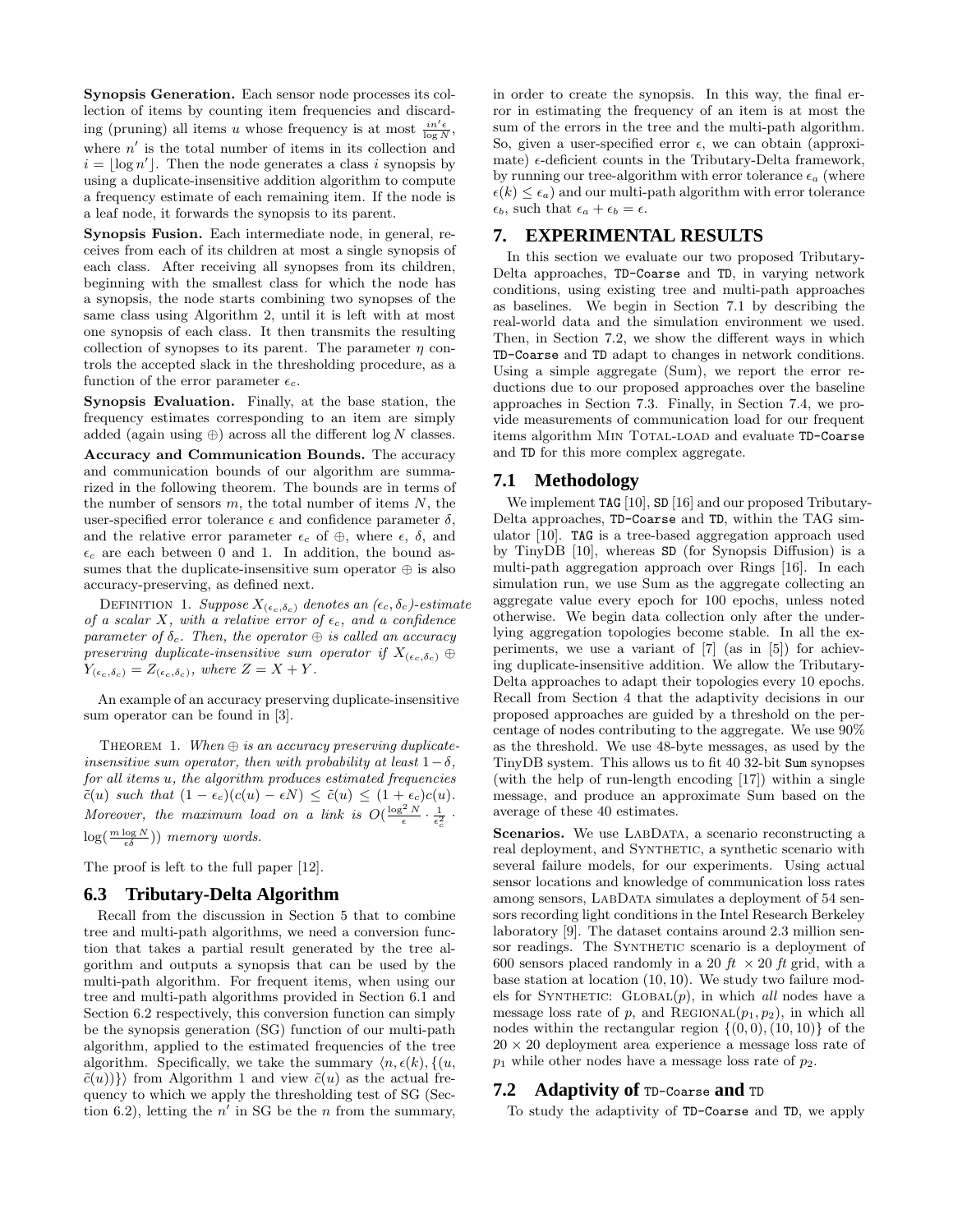

Figure 4: Evolution of the TD topology for varying loss rates. Each dot depicts a sensor located at the given coordinates in the deployment area. The larger dots comprise the delta region. The base station is at  $(10, 10)$ .

the REGIONAL $(p_1, p_2)$  failure model with increasing  $p_1$  and a fixed  $p_2 = 0.05$ . In TD-Coarse, because the delta region expands uniformly around the base station, all nodes near the base station are switched to multi-path, even those experiencing small message loss. In TD, this problem does not arise because the delta region expands only in the direction of the failure region. Figure  $4(a)$  and Figure  $4(b)$  capture pictorially the response of TD to such localized failures. Even at a high loss rate, in TD, the delta region mostly consists of nodes actually experiencing high loss rate.

When a  $GLOBAL(p)$  failure model with increasing values of  $p$  is applied, both **TD-Coarse** and **TD** respond similarly by increasing their delta regions [12], differing only in how the increase is achieved—expanding by all switchable nodes at a time for TD-Coarse versus gradually for TD.

#### **7.3 Evaluation using a Simple Aggregate**

In this section we evaluate the error reduction of our two proposed approaches, TD-Coarse and TD, in varying network conditions, using the TAG and SD approaches as baselines. We restrict ourselves to simple aggregates like Count and Sum for which the partial results can fit in a single TinyDB packet for both TAG and SD. To ensure that all approaches use comparable energy levels, we disallow retransmissions (as in the original TinyDB implementation).

We measure the error as the relative root mean square (RMS) error—defined as  $\frac{1}{V} \sqrt{\sum_{t=1}^{T} (V_t - V)^2 / T}$ , where V is the actual value and  $V_t$  is the aggregate computed at time t. The closer this value is to zero the closer the aggregate is to the actual value.

Real scenario. We find the RMS error in evaluating the Sum aggregate on LABDATA to be 0.5 for TAG and 0.12 for SD. Both TD and TD-Coarse are able to reduce the error to 0.1 by running synopsis diffusion over most of the nodes.

Synthetic scenarios. For the remainder of this section, we use SYNTHETIC scenarios. Figure  $5(a)$ , the complete graph for Figure 2, presents the RMS error of different schemes under the  $GLOBAL(p)$  failure model. At all loss rates in both cases, the error for either TD-Coarse or TD is no worse than the minimum of TAG or SD. In particular, the error is reduced significantly at low loss rates  $(0 \le p \le 0.05)$ , when some tree nodes can directly provide exact aggregates to the base station. This effect is more pronounced in Figure 5(b) with the TD strategy under a REGIONAL $(p, 0.05)$  failure model. TD uses multi-path aggregation only in the failure region and so exact aggregation over a significant portion of nodes can be



Figure 5: RMS errors and loss rates.

carried out using tree aggregation.

Next, to evaluate how well our Tributary-Delta schemes adapt to dynamic scenarios, starting with the  $GLOBAL(0)$ failure model, we first introduce  $REGIONAL(0.3, 0)$  at time  $t = 100$ . Then at  $t = 200$ , we switch to GLOBAL(0.3). Finally, at  $t = 300$ , we restore the GLOBAL $(0)$  failure model. Figure 6 shows the relative errors of the answers provided by different schemes over time. We use relative error instead of RMS error because each data point corresponds to just a single aggregate answer.

As expected (Figure  $6(a)$ ), TAG is more accurate when loss rates are low  $(t \in [0, 100]$  or  $t \in [300, 400]$ ) whereas SD is more accurate when loss rates are high  $(t \in [100, 300])$ . Figure 6(b) and Figure 6(c) compare the relative errors of TD-Coarse and TD with the smallest of the errors given by TAG and SD. At a high level, both TD-Coarse and TD, when converged, have at most the error given by any of the two existing approaches. However, the graphs reveal a number of subtle differences between the two Tributary-Delta schemes. First, because TD can adjust its delta region at a finer granularity, it can converge to provide a more accurate result. Second, the coarse granularity of TD-Coarse adversely affects its convergence: the delta region continues to expand and shrink around the optimal point (e.g., for  $t \in [100, 150]$ ) in Figure  $6(b)$ ). The base station can use simple heuristics to stop the oscillation (e.g., at  $t = 150$ ), but even then it may end up using a delta region larger than necessary. Finally, the benefits of TD come at the cost of a higher convergence time compared to  $TD$ -Coarse. As shown in Figure  $6(c)$ ,  $TD$ takes around 50 epochs to converge after the network condition changes. The time can be reduced by carefully choosing some parameters (e.g., how often the topology is adapted), a full exploration of which is beyond the scope of this paper.

## **7.4 Evaluation With Frequent Items**

We begin in Section 7.4.1 by evaluating our tree construction algorithm presented in Section 6.1.3. Then, in Section 7.4.2, we evaluate MIN TOTAL-LOAD, our efficient frequent items algorithm for trees. Finally, in Section 7.4.3, we evaluate TD-Coarse and TD for the frequent items aggregate.

#### *7.4.1 Evaluation of Tree Construction Algorithm*

As mentioned in Section 6.1.3, our MIN TOTAL-LOAD algorithm has smaller overhead (by constant factors) if the aggregation tree is d-dominating for large d values. We note that, in practice, typical sensor deployments tend to have this property. For example, we find the LabData dataset to have a domination factor of 2.25.

Figure 7(a) and Figure 7(b) show the domination factors of the aggregation trees in different SYNTHETIC scenarios.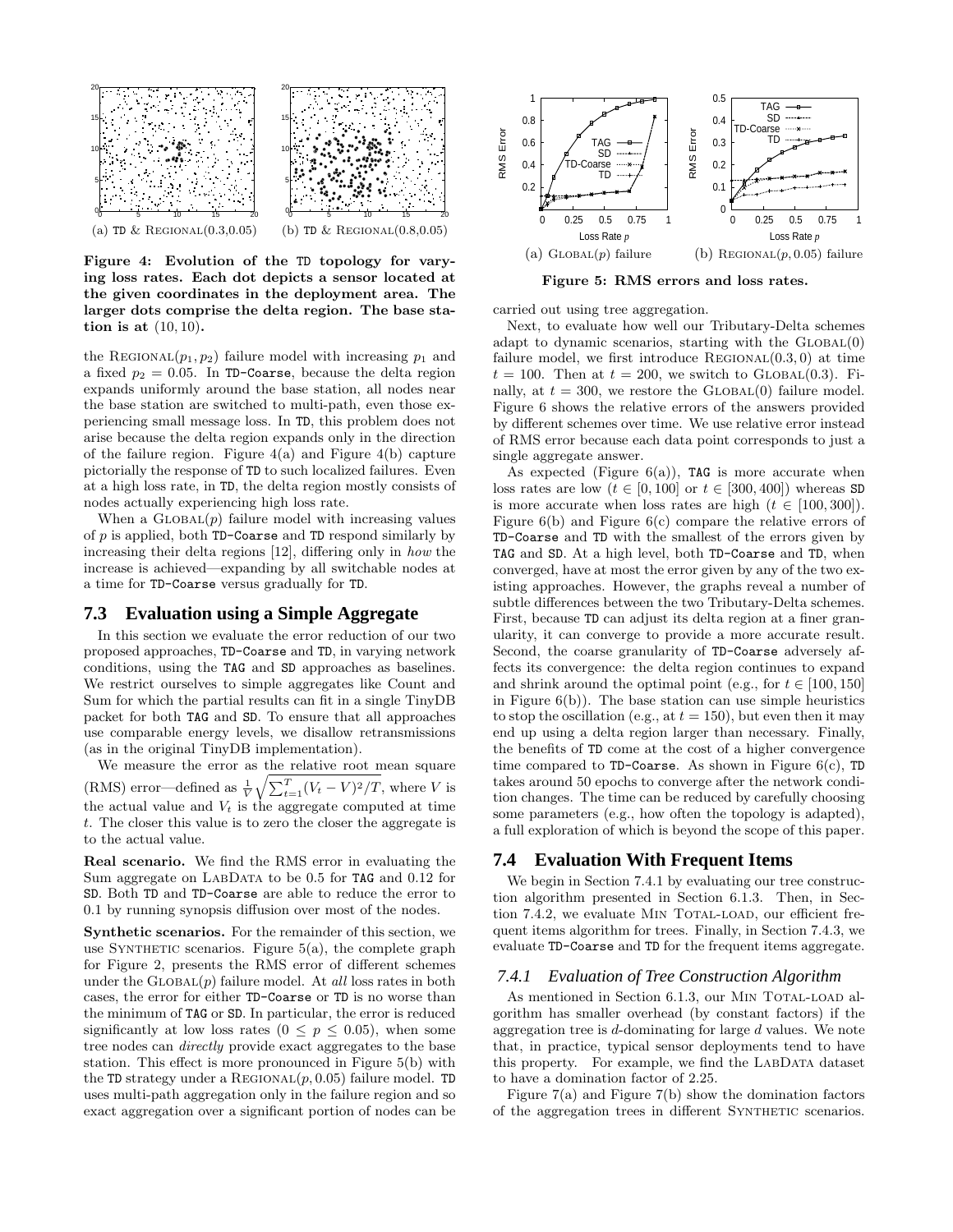

Figure 6: Timeline showing the relative errors of different aggregation schemes.



Figure 7: Improvement in domination factor due to our tree construction algorithm.



Figure 8: Average and maximum load of a sensor in a tree topology. (Note the log-scale on the y-axis.)

In Figure 7(a), while keeping the deployment area fixed at  $20 \times 20$ , we vary the sensor density. In Figure 7(b), we keep the sensor density fixed (1 sensor per square unit area) and vary the size of the deployment area by changing its width (the height remains 20 across all experiments). The graphs show that our tree construction algorithm (Section 6.1.3) significantly improves the domination factor d. This is particularly useful when the domination factor of the tree is low because of low sensor density or narrow deployment area, since even a slight improvement in the d value greatly reduces the constant factor in MIN TOTAL-LOAD (which is proportional to  $\frac{1}{\sqrt{d}-1}$ ).

#### *7.4.2 Frequent Items over Tree*

Figure 8 compares our two frequent items algorithms Min TOTAL-LOAD (Section  $6.1.2$ ) and HYBRID, the algorithm mentioned in Section 6.1.4, against the two best known existing algorithms: MIN MAX-LOAD [13] and QUANTILES-BASED<sup>5</sup> [8]. We report the average and maximum load (number of integer values transmitted) of a node, under no message loss, on two sets of data. The first two sets of bars in the graph represent the results with the LABDATA dataset. The graph shows that even though the communication load of our HYBRID algorithm is only guaranteed to be within a factor of 2 of the best of MIN TOTAL-LOAD and MIN MAX- $LOAD$  [12], with our real-world data set it performs significantly better. Specifically, HYBRID is  $4\%$  and  $30\%$  better than the best of MIN MAX-LOAD and MIN TOTAL-LOAD for average load and maximum load, respectively. It also shows that even though our MIN TOTAL-LOAD algorithm does not aim to reduce maximum load of a node, in practice it performs very close to MIN MAX-LOAD. The QUANTILES-BASED algorithm performs significantly worse than the other algorithms because it is not optimized for the bushy tree we encounter in LABDATA.

As discussed in Section 6.1, the average load for our Min TOTAL-LOAD and HYBRID algorithms is upper bounded by a constant for any dataset (recall Lemma 3 and Section 6.1.4 noting that the average load is the total communication divided by the number of nodes), whereas it is logarithmic in the number of nodes for MIN MAX-LOAD and QUANTILESbased. Therefore, we can always construct a stream of items for which the improvement of MIN TOTAL-LOAD and HYbrid over Min Max-load and Quantiles-based is significant (e.g., zero vs. nonzero). As an example, in the last two sets of bars in Figure 8, we present results over a synthetic dataset, in which every sensor node receives a stream of items such that (1) the same item never occurs in multiple streams and (2) within a stream the items are uniformly distributed. As shown, MIN TOTAL-LOAD incurs only half the total communication required for the Min Max-load algorithm.

#### *7.4.3 Frequent Items over Tributary-Delta*

Similar to the methodology in  $[14, 13]$ , we use MIN TOTAL-LOAD with error margin  $\epsilon = 0.1\%$  to report all items with frequency more than the *support threshold*  $s = 1\%$  of the total number of item occurrences in the LABDATA. However, because communication failures mean that the tree part may not meet this error margin guarantee, we likewise relax the multi-path part's error guarantees, in order to reduce message overheads. In particular, instead of using an accuracy preserving duplicate-insensitive sum operator (Definition 1), which would be necessary for providing error guarantees, we continue using the low overhead, best-effort algorithm in [7]. (The full paper [12] discusses the performance of MIN TOTAL-LOAD when using [7].) To compensate for the undercounting in the tree part, we report all items whose estimated counts are more than  $(s-\epsilon)$  of the total count. This introduces false positives in the result. However we find this

<sup>&</sup>lt;sup>5</sup>Frequent items can be computed from quantiles.